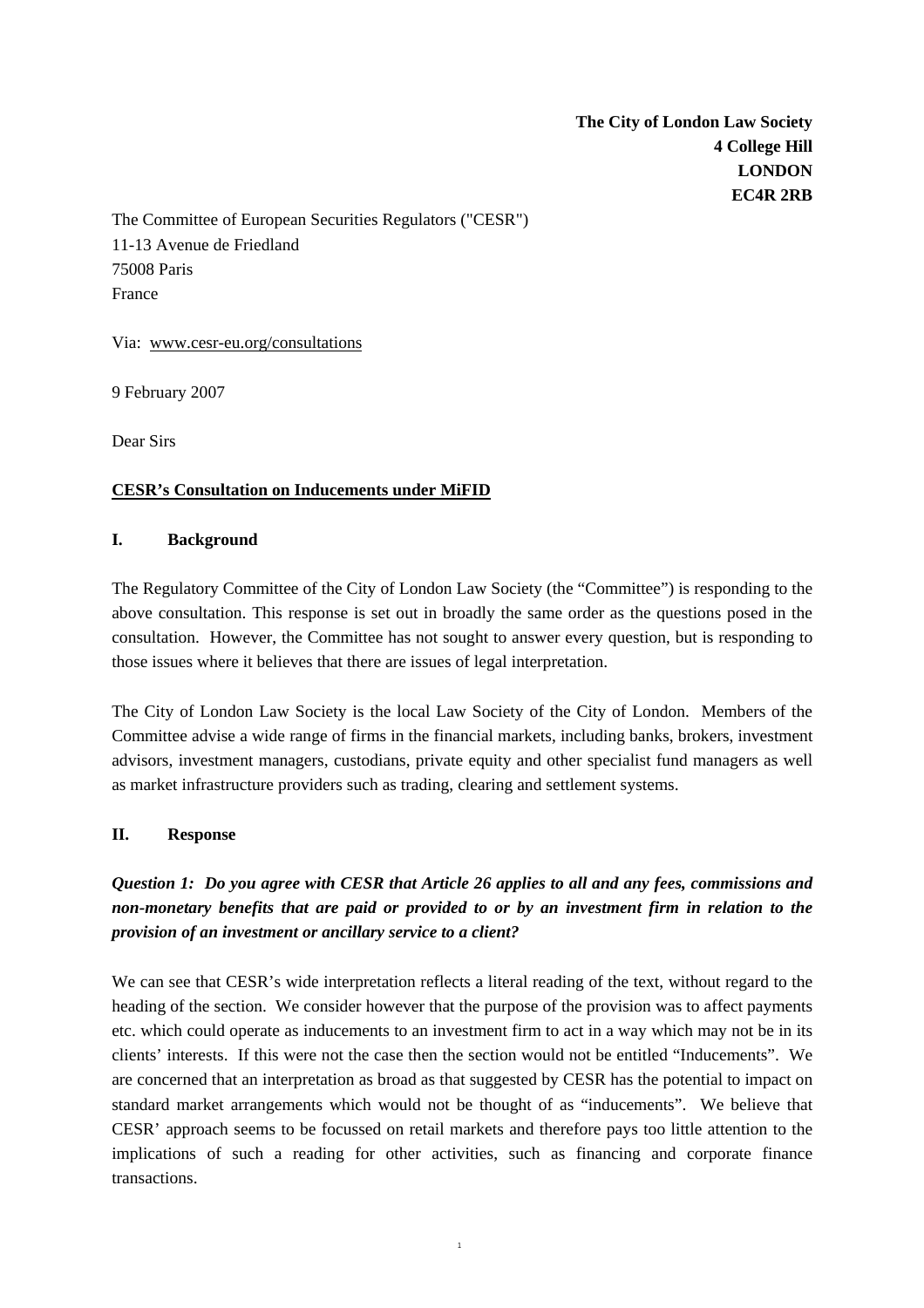CESR's paper does not consider the scope of the term "in relation to" which is also highly relevant to a proper application of the provision. For example, if in order to provide a client with a particular structured product a firm enters into other transactions to put it in a position to provide the product to the client, payments made or received by it in connection with these transactions are not "in relation to the provision of the service to the client". Clarity on the scope of this important phrase could reduce the concerns we have about unforeseen implications of CESR's approach.

#### *Question 2: Do you agree with our analysis of the general operation of Article 26 of the MiFID Level 2 Implementing Directive and of its interaction with Article 21?*

For the reasons given above, we consider that the analysis of the general operation of Article 26 may be too literal and not pay sufficient attention either to the purpose of the provision or the meaning of the phrase "In relation to the provision of a... service to the client" (see below). We do agree that it interacts with Article 21 because Article 21 concerns conflicts of interest, and we believe that Article 26 addresses the same core issue.

#### **The Law**

Recital 40 of the Level 2 Implementing Directive provides:

"This Directive permits investment firms to give or receive certain inducements only subject to specific conditions, and provided they are disclosed to the client, or are given to or by the client or a person on behalf of the client."

"Inducement" is defined in the Concise Oxford Dictionary as "an attraction that leads one on", "a thing that induces". "Induce" is defined as "prevail on", "persuade". We believe that the text in other languages also supports an interpretation of "inducement" as being something that "incentivises".

Article 21 of the Level 2 Implementing Directive refers to the question of whether a firm receives from a person other than a client "an inducement in relation to a service provided to the client" as a type of conflict of interest, and it is a further implementing measure for Article 13(3) and Article 18 of MiFID - both of which are concerned with the management of conflicts of interest.

Article 26 is titled "Inducements" and contains further provisions on the subject of inducements and is referable to Article 19(1) of MiFID, which is concerned with an investment firm acting honestly, fairly and professionally in accordance with the best interests of its client.

The legal interpretation of Article 26 has to be in the context of this framework. We would agree that the drafting of Article 26 opens up the possibilities of different interpretations, but this is not unusual in the case of Directives, and it is not therefore unusual to find that a provision needs careful interpretation in order to tie together the Recitals, the provisions and common sense. Indeed there are other examples of exactly this kind of issue in relation to other securities markets directives. The natural flavour of the provisions and the recitals is that the purpose is to control arrangements which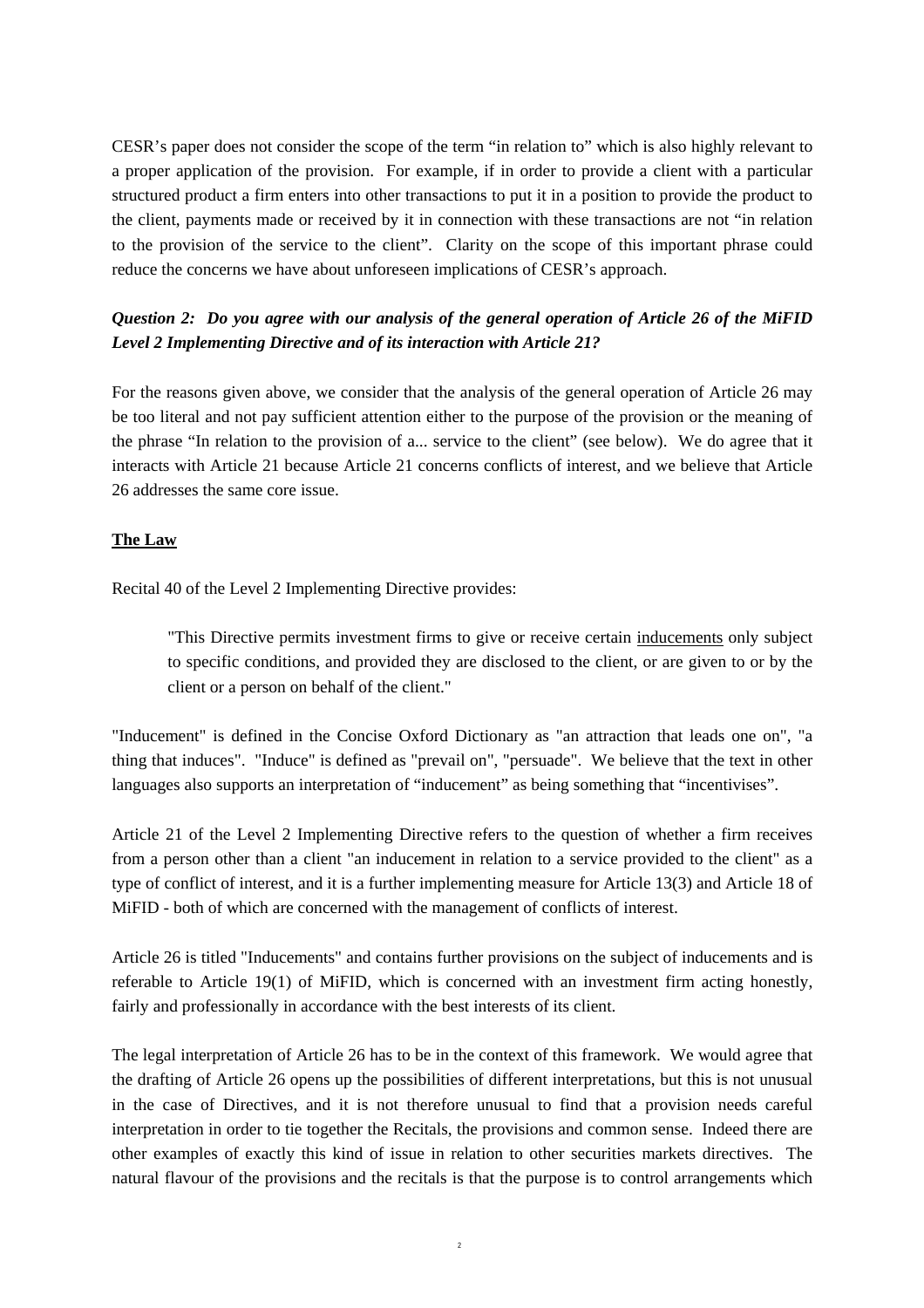could affect a firm's judgement. This is the natural meaning in the various languages of the term "inducement" and fits well with the mischief at which regulation is directed. It is not generally thought that regulators should have the ability to interfere in commercial arrangements which could not have this effect.

The approach apparently favoured by CESR is to stretch the wording to cover any payment whether or not an inducement. Such an approach produces a disproportionate outcome and unacceptable and unnecessary regulation. We doubt that either industry or CESR has fully understood the potential commercial implications of such an interpretation.

Thus we consider that it is important to accept that an inducement is something which affects judgement, that this is borne out by the various texts, and that it is then necessary to read Article 26 in a way which is consistent with this and with Recitals 39 and 40.

We believe that Article 26 should be read as directed at controlling arrangements for the payment or receipt of fees, commissions or non-monetary benefits which are inducements. Under this reading only Article 26 (b) contains a substantive conditional exception for payments which might be considered inducements. Article 26(a) and (c) are to be considered declaratory of payments which are not within the scope of the mischief being controlled - that is, for the avoidance of doubt, such payments are not "inducements" in the first place. It seems to us that it is clearly the case that any payment or receipt must first be capable of being an inducement before the provisions of Article 26 (b) apply. It will not be capable of being an inducement where no conflict of interest issue arises, or at least where the payment or receipt does not affect the firm's ability to meet the requirement that it act in the best interests of its clients.

Thus we believe that the test of whether something is an inducement is whether it could reasonably be expected to give rise to a conflict with the firm's duty to the client or adversely affect the firm's judgement as to what is in its client's best interests. This is consistent with the way in which the concept is traditionally understood in a regulatory context and with the ordinary meaning of the word or its equivalent in other language versions of the Directive. We consider that as explained above such a reading of the text is indeed the most appropriate, taking all circumstances into consideration.

There are points in the CESR paper where this fundamental issue seems to be recognised. In particular, paragraph 35 refers to the fact that CESR considers that the arrangements that need to be considered and disclosed are those that can influence or induce the investment firm which has the direct relationship with the client.

However, the overall impression is that CESR appears to reject such an interpretation. CESR states in paragraph 5 that some commentators have suggested that Article 26 should be treated as applying only to payments or receipts that in some way or other are made with the purpose or intent to influence the actions of a firm. CESR states that "The main reason for believing this is a wide interpretation of "proper fee" so that a very wide range of receipts or payments is not subject to the prohibition".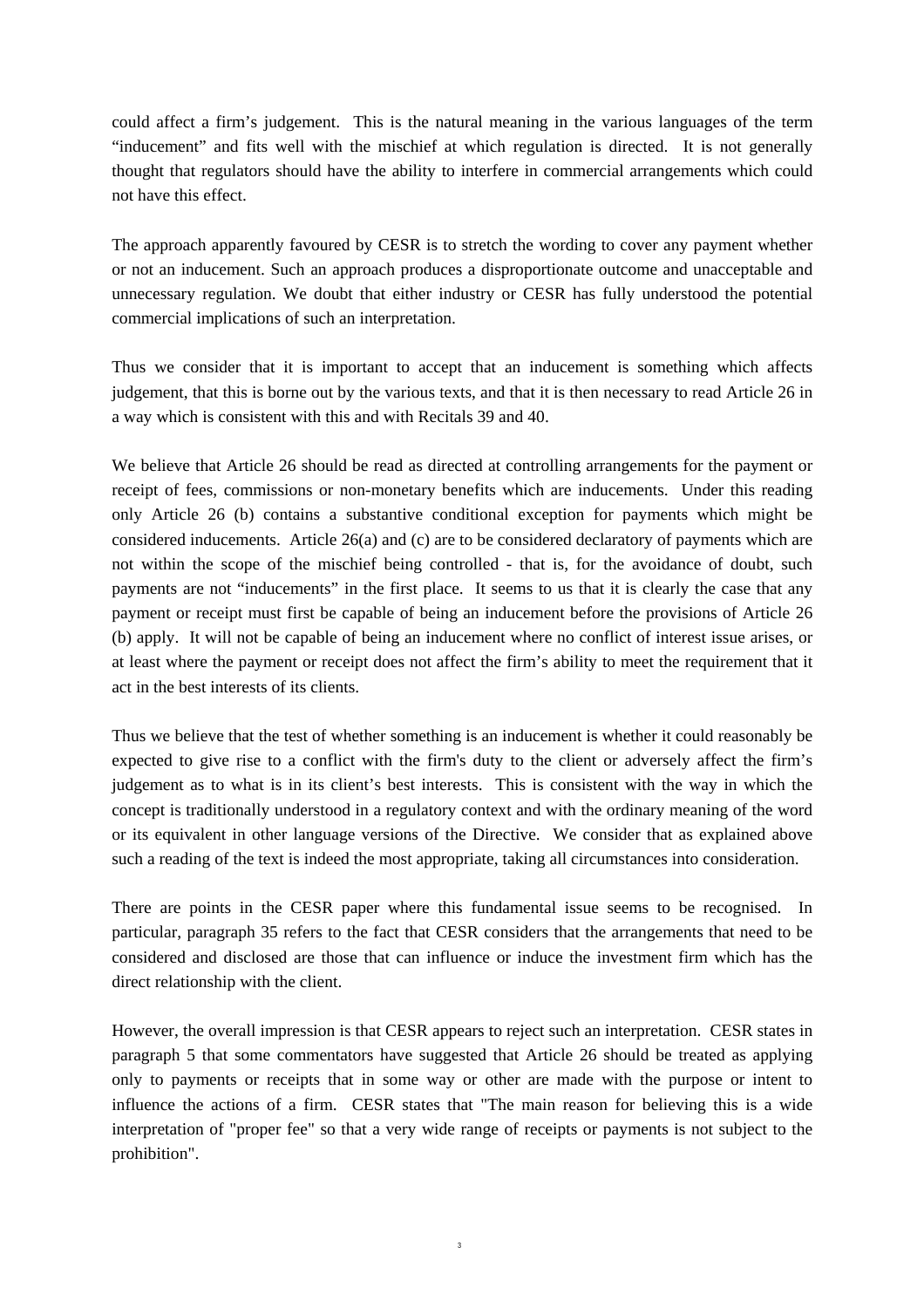This is not our main reason for believing this to be the case. We believe the interpretation we have suggested to be correct because it is consistent with the Directive, the recital to the Level 2 Implementing Directive and the entire rationale behind a provision called "Inducements". We consider that the issue is not whether payments are made "with the purpose or intent to influence the actions of a firm" but whether they are objectively capable of being an inducement to a firm to act otherwise than in its clients' best interests. CESR should not attempt to regulate ordinary commercial payment mechanisms, there is no basis for such an interpretation and, indeed, it could cause havoc in the financial markets.

It follows that Article 26(c) is a helpful clarification and we consider that it could apply for example to the payment by a broker of commissions to the brokers that execute its business. The broker charges the client a fixed commission per trade and then pays (out of that sum) amounts (normally termed commissions) to the brokers through whom it executes its business, i.e. the broker absorbs the costs of execution in the same way as it absorbs exchange fees, custody costs, settlement fees, etc. We think that, article 26(c) can apply to these types of payment and that its reference to "fees" has to be construed as referring to payments in the nature of a fee, including commission. We do not therefore agree that fees not specifically stipulated in Article 26(c) cannot fall within it. Nor do we think that it is a an exclusive statement of the only permitted payments from or to investment firms.

Annex B and Annex C are helpful, save for the fact that they omit one very important step. The second question in each case should be whether the fee, commission or non-monetary benefit is in the nature of an inducement. Without this important step the tables are misleading as to the scope of Article 26.

## *Question 3: Do you agree with CESR's view of the circumstances in which an item will be treated as a "fee, commission or non-monetary benefit paid or provided to or by… a person acting on behalf of the client"?*

We agree that the circumstances CESR describes fall into this category. We do not agree that these are the only circumstances.

The example given by CESR in paragraphs 11 to 14, of a payment made by or on behalf of the client, is interesting but will not always reflect the reality of the way in which for overseas regulatory or similar good reasons payments are structured, with the full knowledge and consent of the client. We refer here, of course, to circumstances where there is no issue of an inducement. We do not think it is necessary for such a payment to have to be constructed as if it is a payment on behalf of the client in order for it to be clear that no Article 26 issue arises.

We agree that there is a difference between this case and the case of a product provider paying a commission share to an investment adviser - where, we agree with CESR, such situations would usually fall under Article 26(b).

4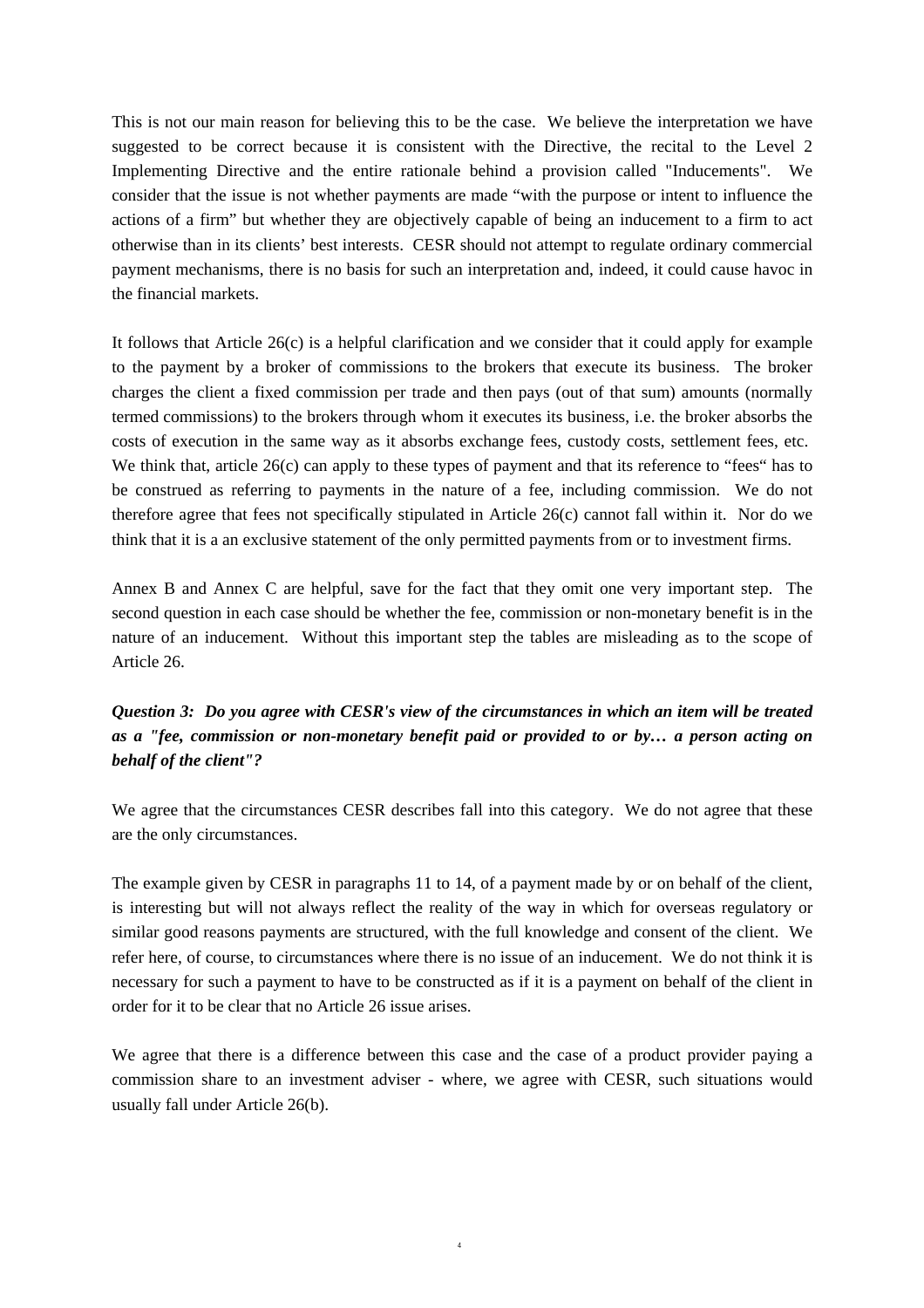## *Question 4: What, if any, other circumstances do you consider there are in which an item will be treated as a "fee, commission or non-monetary benefit paid or provided to or by the client or a person acting on behalf of the client"?*

If Article 26 does extend to all payments and not just payments in the nature of inducements, then the number of circumstances of this kind that could exist might well be infinite.

Consider a transaction in derivatives on an exchange. The client has its own clearing broker selected by it but executes through an introducing broker. The client pays commission to the clearing broker directly who then pays an amount of commission back to the introducing broker. The client knows how much he is paying, has selected the introducing and clearing broker and knows they will share the amount he has paid. We think this is an example of a situation that falls outside Article 26 - on these facts there is no inducement issue at all. If it falls within Article 26 then it would have to be construed as a payment by the clearing broker on behalf of the client for the purposes of Article 26, regardless of how it was documented. Any other interpretation would make no sense.

CESR does not really explore the question of who is the "client" referred to in article 26(a). This is relevant to both questions 3 and 4. For example, in example 2 on page 9, the product provider (a management company) is paying a commission to the investment firm/distributor. The discussion in the CESR paper focuses on the position of the investment firm/distributor, but the product provider would also be subject to article 26(a) since it implements article 19 (article 66 MiFID). On other occasions the product provider might also be an investment firm directly subject to article 26(a), e.g. as in the case of retail structured products.

It seems to us that the payment of the distribution fee by the product provider needs to be considered under article 26. However, who is its client here? In some cases, the product provider may have a direct relationship with the underlying client and can make the disclosures contemplated by article 26(b) itself, treating the distributor as a third party (so there would be duplication of disclosure). However, in other cases, the product provider would treat the distributor as the person to whom it is providing services and so the payment would fall within article 26(a). The product provider would have no means of controlling what if any disclosures are made by the intermediary (and it is the intermediary which has the real conflict).

#### *Question 5: Do you have any comments on the CESR analysis of the conditions on third party receipts and payments?*

We think that it ought to be made clear that if the firm accounts to its client for the fee/commission received from a third party (e.g. pays it on or deducts it from its own fees) that either this does not fall within article 26 at all or is within (a). This seems to be accepted in the discussion of example 3 on page 9 ("There is no condition that the money be repaid to the clients of the investment firm.")

We do not think that the last sentence in paragraph 22 which prohibits a "disproportionate" payment has any legal basis and note that it is not one of the prescribed tests.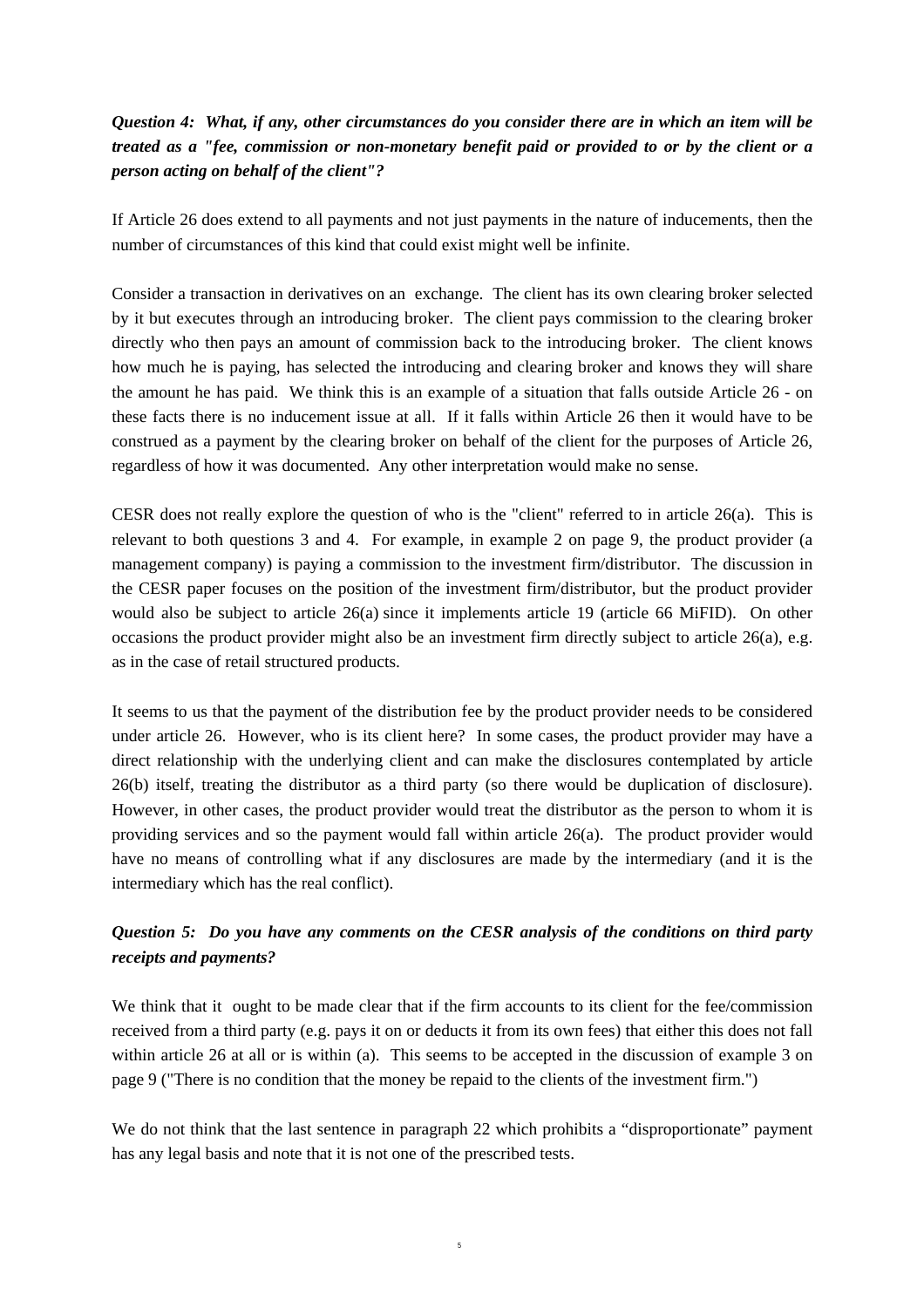*Question 6: Do you have any comments on the factors that CESR considers relevant to the question whether or not an item will be treated as designed to enhance the quality of a service to the client and not impair the duty to act in the best interests of the client? Do you have any suggestions for further factors?*

We note that under the current FSA Rules, services which are related to the execution of orders and investment research are considered as enhancing the quality of investment management services to a client. These are to be distinguished from things such as the provision of general office equipment, being the example given by CESR.

The wording "enhances the quality of service to the client" is not ideal wording in the case of a firm receiving a fee from a third party - but in this regard Recital 39 is helpful in indicating that in some circumstances such payments are permissible, which itself helps to give context to the meaning of the phrase when applied in such situations. We think that it should be made clear that arrangements which reduce the cost of a service to the client or give the client a financial advantage could be regarded as enhancing the quality of the service, although in any case this will depend on the circumstances.

#### *Question 7: Do you agree that it would not be useful for CESR to seek to develop guidance on the detailed content of the summary disclosures beyond stating that:*

*Such a summary disclosure must provide sufficient and adequate information to enable the investor to make an informed decision whether to proceed with the investment or ancillary service; and, that a generic disclosure which refers merely to the possibility that the firm might receive inducements will not be considered as enough?*

We agree it would not be useful for CESR to seek to develop guidance on a summary disclosure. Article 26 already requires the investment firm to disclose "the essential terms" in summary form what these are and what is sufficient will depend on the service, the client and the nature of the fee, commission or non-monetary benefit.

# *Question 8: Do you agree with CESR's approach that when a number of entities are involved in the distribution channel, Article 26 applies in relation to fees, commissions and non-monetary benefits that can influence or induce the intermediary that has the direct relationship with the client?*

We agree with CESR that the arrangements that need to be considered and where relevant disclosed are those that concern the fees, commissions and non-monetary benefits received by or provided to the investment firm which is providing the service to the client. The statement of this principle is most clearly made in paragraph 34.

The issue we raise above concerning the identity of the "client" is also relevant here, where CESR's discussion appears to assume that it is only the ultimate client that is a "client" for the purposes of article 26. This seems to be quite difficult to understand as clearly in many cases there will be client relationships further down the chain as well. Paragraph 32 seems to accept this but paragraph 35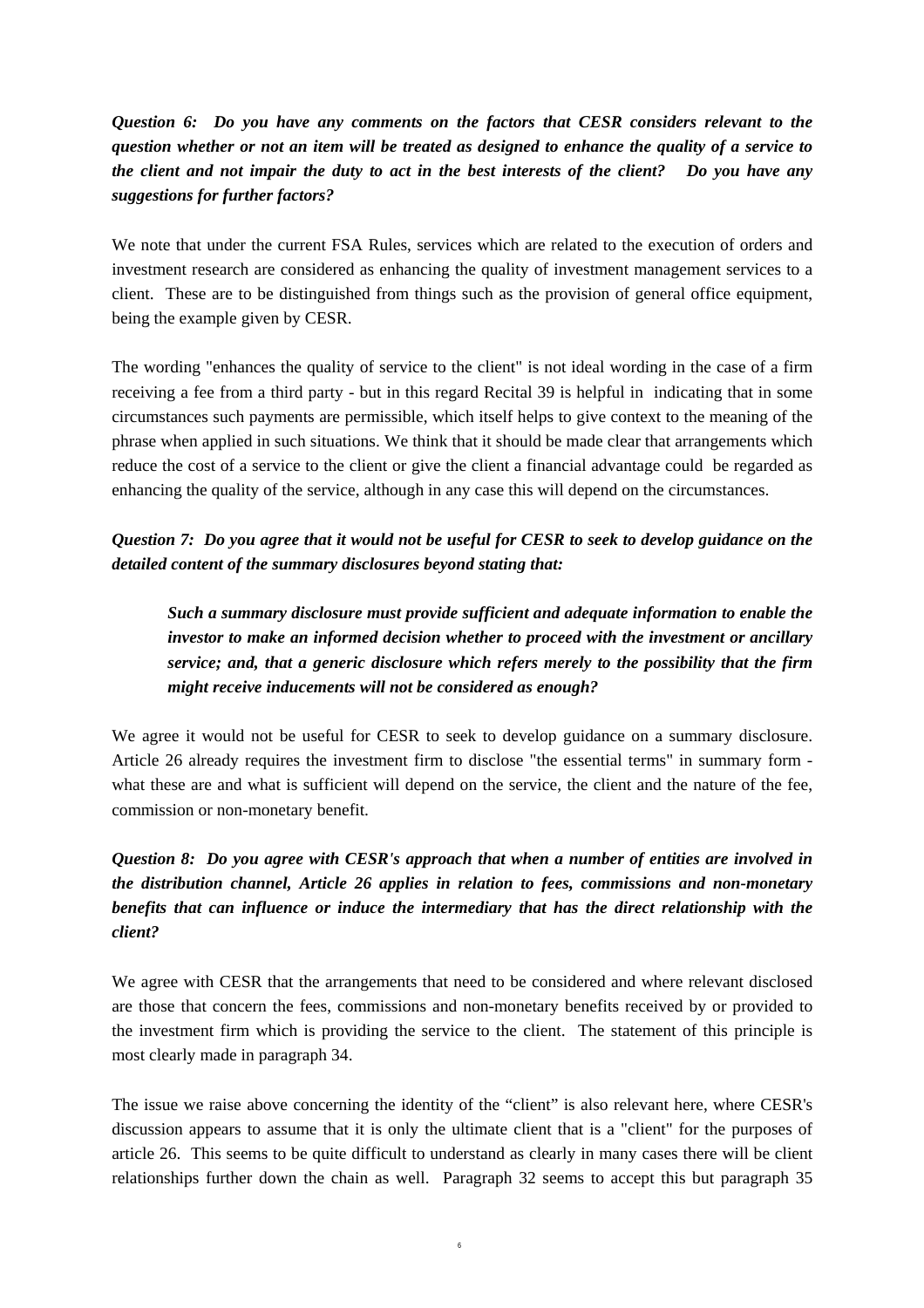appears to be in contradiction. Perhaps the answer is to understand that in these circumstances there are several client relationships but that many of the payments up the chain will be covered by article 26(a) (or will be outside article 26 as involving eligible counterparty relationships outside article 19 MIFID).

# *Question 9: Do you have any comments on CESR's analysis of how payments between an investment firm and a tied agent should be taken into account under Article 26 of the Level 2 Directive?*

No. We agree that the amount for disclosure is  $\epsilon X$ . We can, however, see that it is in fact  $\epsilon Y$  that might be considered to be the amount that is actually the influencing amount.

#### *Question 10: Are there any other issues in relation to Article 26 and tied agents that it would be helpful for CESR to consider?*

We cannot think of any.

#### **Softing and Bundling Arrangements**

We found the definitions of "softing" and "bundling" slightly confused. Bundled brokerage is the term usually used to refer to the position where a broker provides services directly to the portfolio manager in addition to the service of executing orders. Such services might include the provision of research, access to analysts and similar facilities. The charge is said to be bundled because there is not transparency as to the amount of the commission which is attributable to the services additional to execution. The term "softing" tends to be used in a circumstance where a broker makes a payment to a third party who supplies a service to the portfolio manager, in effect the portfolio manager pays for that service via the payment of commission to the broker.

It would therefore be more correct if the last sentence of paragraph 42 were to say that where brokerage arrangements are bundled there is no transparency as to how much is paid for execution and how much is paid for other services.

## *Question 11: What would be the impact of Article 26 of the MiFID Level 2 Directive on current softing and bundling arrangements?*

It is our understanding that, from a UK perspective, the UK restrictions on softing and bundling will be capable of existing within the constraints of Article 26.

## *Question 12: Would it be helpful for there to be a common supervisory approach across the EU to softing and bundling arrangements?*

In principle it would be helpful, provided that it can be established that there is sufficient similarity across the EU as to the nature of these practices. For example, there may be a practice in some